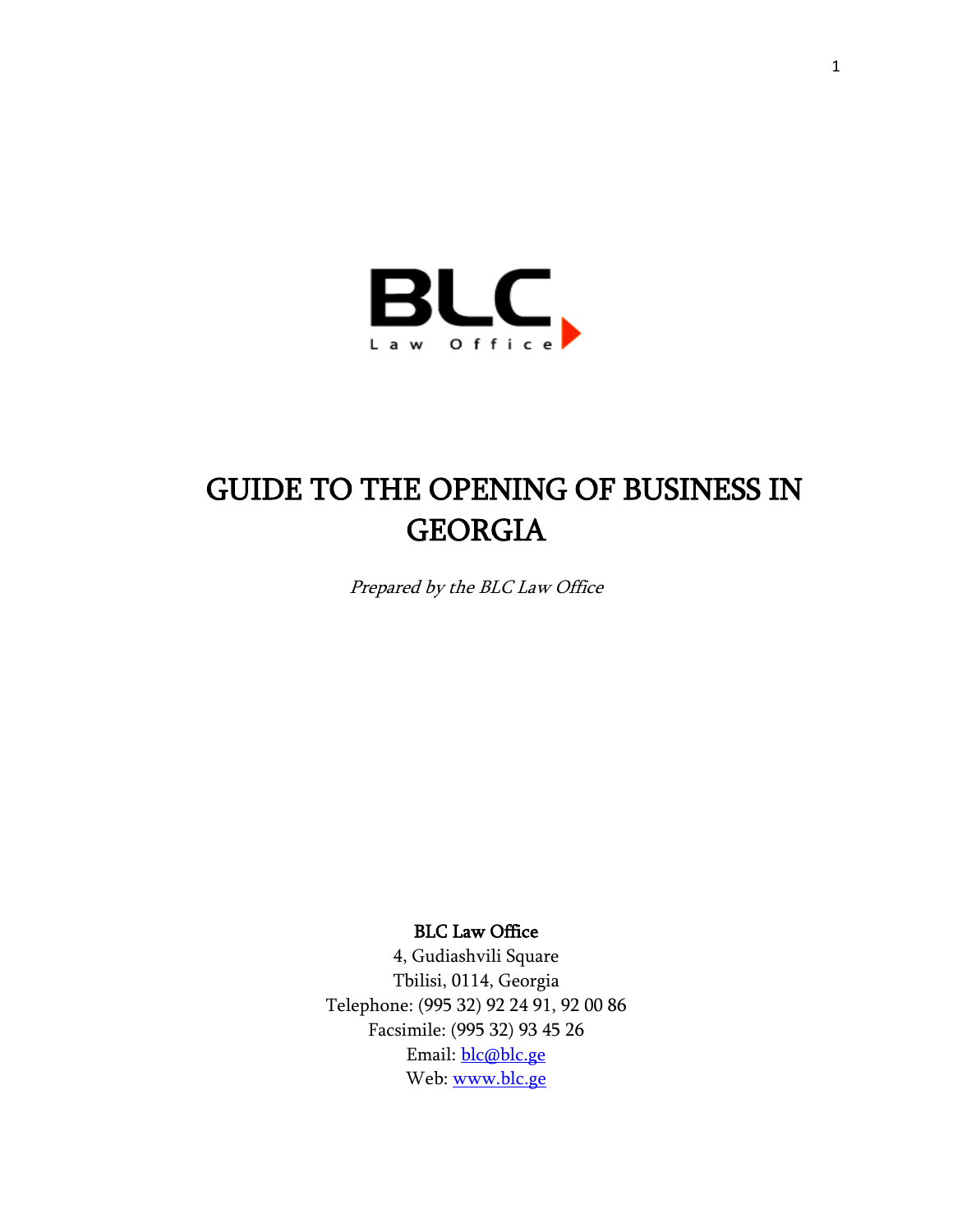#### **INTRODUCTION**

#### > Legal Forms of Enterprises in Georgia

The Law of Georgia on Entrepreneurs (hereinafter LOE) sets forth an exhaustive list of enterprises that can be established in Georgia and they are here as follows:

- Joint-Stock Company (JSC)
- Limited Liability Company (LLC)
- General Partnership (GP)
- Limited Partnership (LP)
- Cooperative (CO)
- Individual Enterprise (IE)

The regulations contained in the LOE equally apply to foreign and local companies. Therefore, foreign nationals are eligible to incorporate legal entities enlisted herein, considering the absence of any applicable legal limitation.

# General Rules Applicable to All Types of Business Entities

Registering Authority – The registration of companies is conducted by the LEPL National Agency of the Public Registry operating within the Ministry of Justice of Georgia (hereinafter Public Registry). Once the registration process is duly performed the Public Registry shall issue a corporate extract indicating the identification data of the company. All and any document submitted before the Public Registry in course of registration process is publicly available.

Charter - A company registered under the laws of Georgia must have its Charter (otherwise referred as - Articles of Association, Bylaws) containing the identification data of the company and rules governing the corporate structure. The Charter must be presented to the Public Registry for the registration purposes and should be maintained at the company itself. Stipulated that the Charter of the company is publicly available, the founder(s) of the company may additionally conclude the Shareholders' Agreement articulating the details of corporate management and operation of the company. The founder(s) are not obliged to submit the Shareholders' Agreement to the Public Registry and it is maintained at the company.

Charter Capital - Company does not have to indicate the amount of its Charter Capital in any of the documents submitted to the Public Registry.

Stamp - Companies in Georgia are not required to maintain a stamp; however, in dealings with banks, tax authorities and civil counteragents, the company will be requested to use the stamp on various documents. Consequently, it is recommended for companies to maintain stamps.

Apostille / Legalization - Please note that the documents executed in countries other than Georgia shall be notarized and *legalized* or

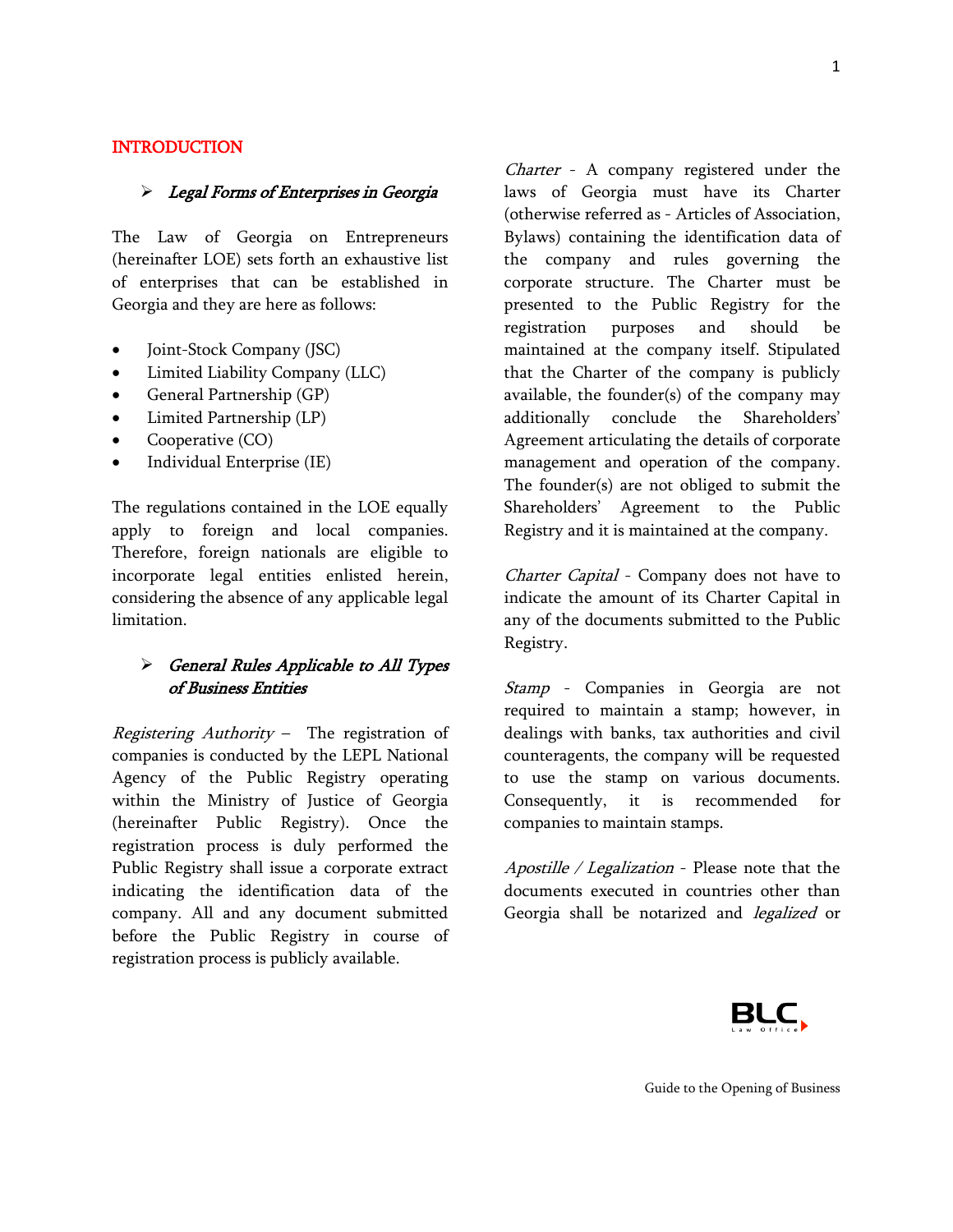apostilled<sup>1</sup> in a manner duly applicable to the respective procedure.

#### TYPES OF BUSINESS ENTITIES

#### > Joint Stock Company (JSC)

JSC is a legal entity the charter capital of which is divided into shares of equal nominal value. The types of shares applicable in JSC are specifically indicated in LOE. There are two types of shares applicable in the JSC, namely ordinary shares and privileged shares. The shareholders of the JSC may increase the capital of the company through issuing additional shares. The share amounts to a security certifying the claim of a shareholder in relation to the property of the JSC. The liability of a JSC is limited to its total assets. Shareholders are not liable for obligations of the JSC vis-à-vis the third parties.

#### > Limited Liability Company (LLC)

LLC is the most common form chosen for incorporating companies in Georgia. The liability of the shareholder(s) towards the creditors is limited to its entire property. LLC may be established by any individual or legal entity. The capital of the company is divided into shares and unlike the JSC, the partners thereof can not issue any additional shares.

 $\overline{\phantom{a}}$ 

#### > Limited Partnership (LP)

LP is a company where several partners carry out continuous and independent entrepreneurial activity under the common company name. The founders are all personally liable for any debt the company may undertake.

#### > General Partnership (GP)

GP is a company where several persons jointly carry out independent entrepreneurial activity under the common company name. In GP the obligations of one or several partners towards the creditors of the partnership is limited to their investments into the company (limited partners - Comandits), while the other partners (Complementars) are personally liable for any debts arising in course of operation of the GP.

#### > Cooperative (CO)

Cooperative is a company incorporated with the objective to develop common business and increase the profits of its members. The objective of the cooperative is to accomplish the interests of its members. A cooperative is not primarily aimed at gaining profit. The cooperative is liable against the creditors only with its own property.



<sup>&</sup>lt;sup>1</sup> see the definition below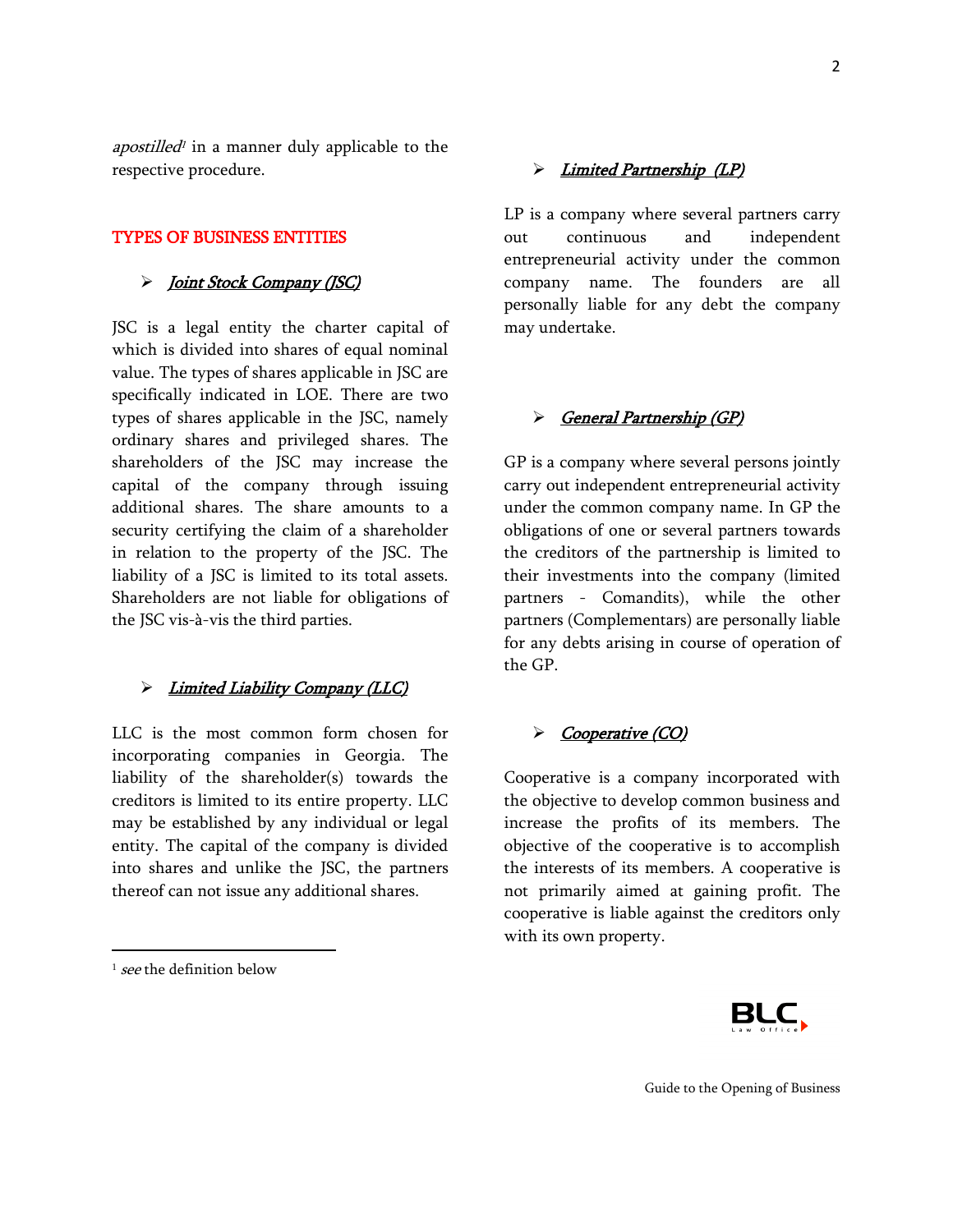#### > Individual Entrepreneur (IE)

As the owner of an enterprise, an individual entrepreneur is a physical person whose entrepreneurial activity shall be conducted in an entrepreneurial manner. In legal relations such person shall act on its own behalf. IE is not a legal entity. An individual entrepreneur uses its rights and performs its obligations as a physical person and bears personal responsibility before creditors for any and all obligations arising in course of its entrepreneurial activities.

#### > Branch Office

Any foreign legal entity (commercial or noncommercial) without the purpose of incorporating any of the aforementioned separate legal entities under the laws of Georgia, may establish and operate its business through a Branch Office registered in Georgia. The Branch Office is the sub-unit of a business entity and is not considered as a separate legal entity. Therefore, the liability of its founder may not be limited to the assets of the branch itself. The latter denotes that the founder is financially liable for the obligations of the branch.

#### REGISTRATION REQUIREMENTS

> <u>Registration requirements for</u> JSC/LLC/GP/LP/CO:

In order to register a JSC/LLC/GP/LP/CO, the founder(s) shall submit a formal application before the Public Registry as well as the Charter (Articles of Association) of the company in compliance with the requirements set forth under Georgian legislation (see Appendix #1).

The documents to be supplemented to the registration application and Charter (Articles of Association) to the Public Registry are presented within Appendix #2.

# $\triangleright$  Registration requirements for a Branch Office:

For state registration of the Branch Office of the foreign company, the documentation to be submitted to the Public Registry are presented in Appendix #4

#### $\triangleright$  Registration requirements for the IE:

For state registration of an Individual Enterprise, a natural person (regardless of nationality) shall submit the relevant documentation to the Public Registry. Please see Appendix #6.

The tax registration of all the above referred legal entities and the IE is carried out by LEPL Revenue Service of Georgia operating within the Ministry of Finance. The documents required for due registration of legal entities

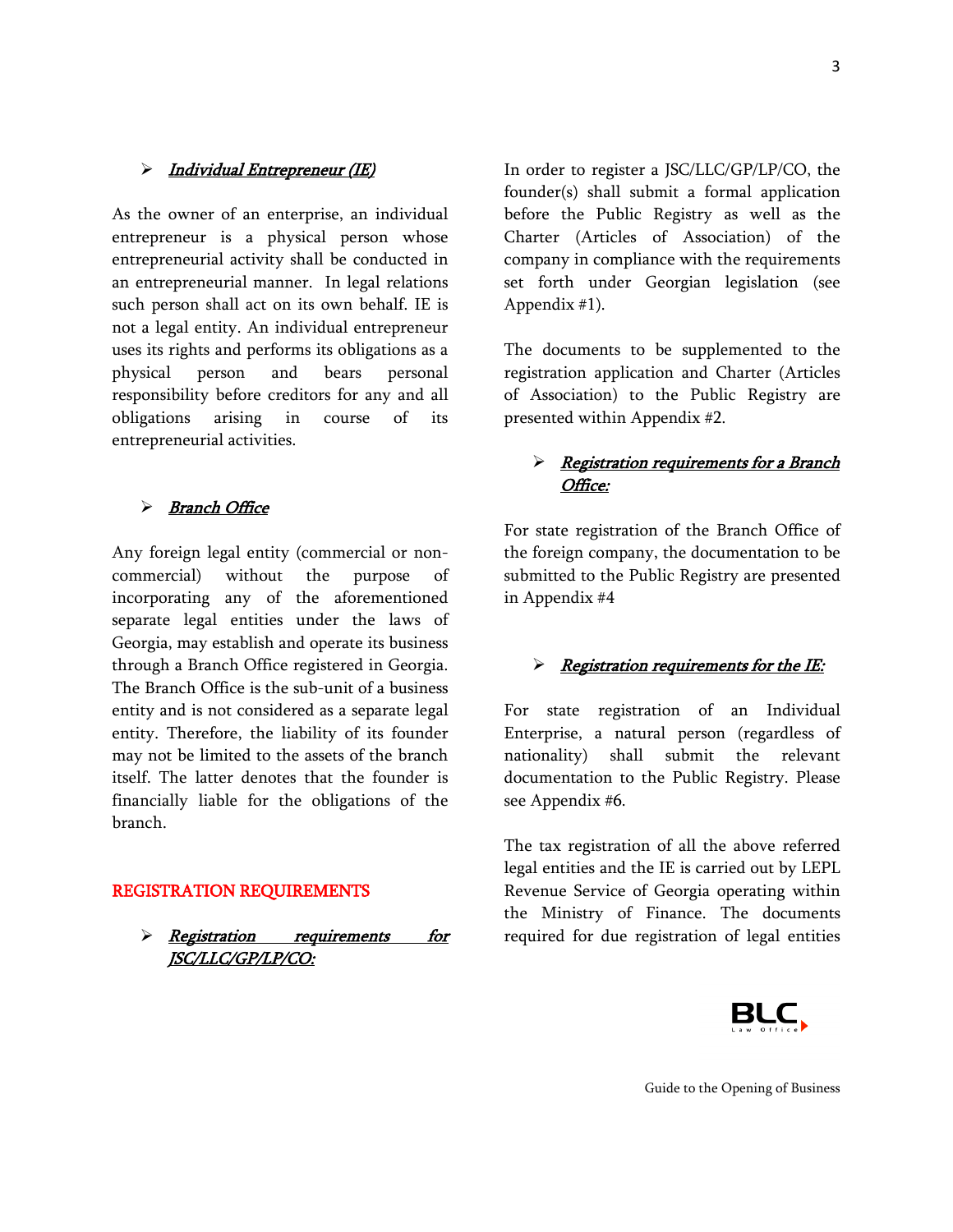and IE as the taxpayers are the same as for their incorporation.

# FAQ

## > What is Legalization?

Legalization of a document by the respective authority of a State certifies that the document accords with the legislation of that particular State. It attests the validity of notary signature and the seal thereto. Legalization is carried out by the embassies and consular departments of Georgia in foreign states.

# What is Apostile?

A certificate confirming the authenticity of a document issued in one of the signatory countries for legal purposes in all the other signatory states. Georgia is the member of The Hague Convention Abolishing the Requirement of Legalization for Foreign Public Documents (October 5, 1961). Therefore, legalization can be substituted by the Apostille in the countries that are also members of Hague Convention (See Appendix #8).

## $\triangleright$  What activities require obtaining licenses and permits?

Certain types of activities in Georgia can be carried out only after obtaining respective license or permission (e.g. Building Permission, Communication License and etc.). Such activities are exhaustively listed in Georgian Law on Licenses and Permissions.

# > What is applicable timing for registering an enterprise in Georgia?

The procedure of registration is completed on the next business day upon submission of all the necessary documents to the Public Registry. However, the incorporation procedure of a business entity can also be carried out on accelerated basis by the Public Registry on the same day business day upon submission of all the necessary documentation.

# > What are the Preconditions of legal stay in Georgia?

A Person possessing visa of a specific category and intending to stay on the territory of Georgia longer than the period determined by the visa, should apply to Public Registry for receiving temporary or permanent residence permit, at least 40 days prior to expiration of the terms of their legal stay. The duration of a temporary residence permit can be up to 6 years.

# $\triangleright$  For what time-period can a company be incorporated?

In accordance with the Georgian legislation a company can be incorporated for unlimited as well as for limited time-period. The latter is

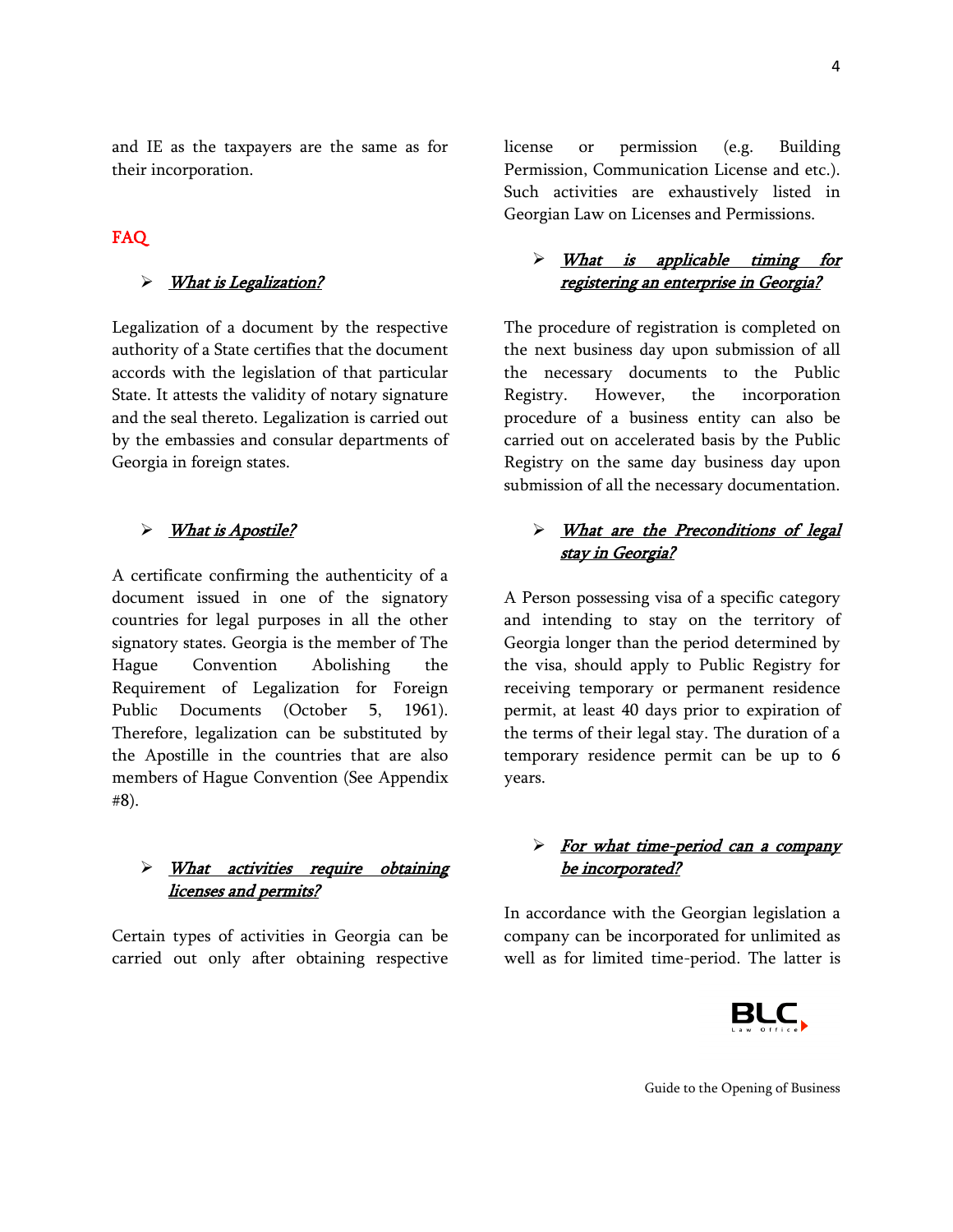entirely dependent upon the choice of the founders.

# $\triangleright$  Can a foreign national be a managing officer of a Company?

Yes, the Georgian legislation does not contain any restraints with regard to the nationality of personas that are entitled to participate in corporate governance of the Company.

# $\triangleright$  What are the minimum charter capital requirements?

A Company shall have a charter capital, but the legislation does not contain any specific requirements with regards to the amount of such capital. Therefore, it is upon the discretion of founding partners to determine the charter capital amount.

# $\triangleright$  What is the minimum/maximum number of Directors/Founders Permitted in Georgia?

Georgian legislation does not contain any limitations with regard to the minimum/maximum number of Directors/Founders of a company.

# Appendix #1

#### COMPANY CHARTER CONTENT

Charter (Articles of Association) and application package on registration shall contain the following information:

- 1. Company (firm) name of a business entity;
- 2. Legal form of a business entity;
- 3. Legal address of a business entity;
- 4. E-mail address of a business entity;
- 5. Name, residing address, personal number and signature of founding partner(s); If the founder is a business entity – the application should include its legal name and registration details, legal address, the name of a body that registered the business entity, the date of registration and identification code, information regarding its representatives;
- 6. Indication of the managerial body of the company, rule of decision making, information on shareholding participation in the company<sup>2</sup> . Shares of LLC/LP partners should be depicted in fractions/percentages and should be equal to one integer.
- 7. Obligations related to limitation of ownership title over partners shares.<sup>3</sup>
- 8. Name, residing address and personal number of manager of partners share, if any<sup>4</sup> . Name, residing address and personal number and authority term of person

 $\overline{\phantom{a}}$ 

<sup>4</sup> Applies to LLC and LP only.



<sup>2</sup> Applies to LLC and LP only.

<sup>&</sup>lt;sup>3</sup> Applies to LLC and LP only.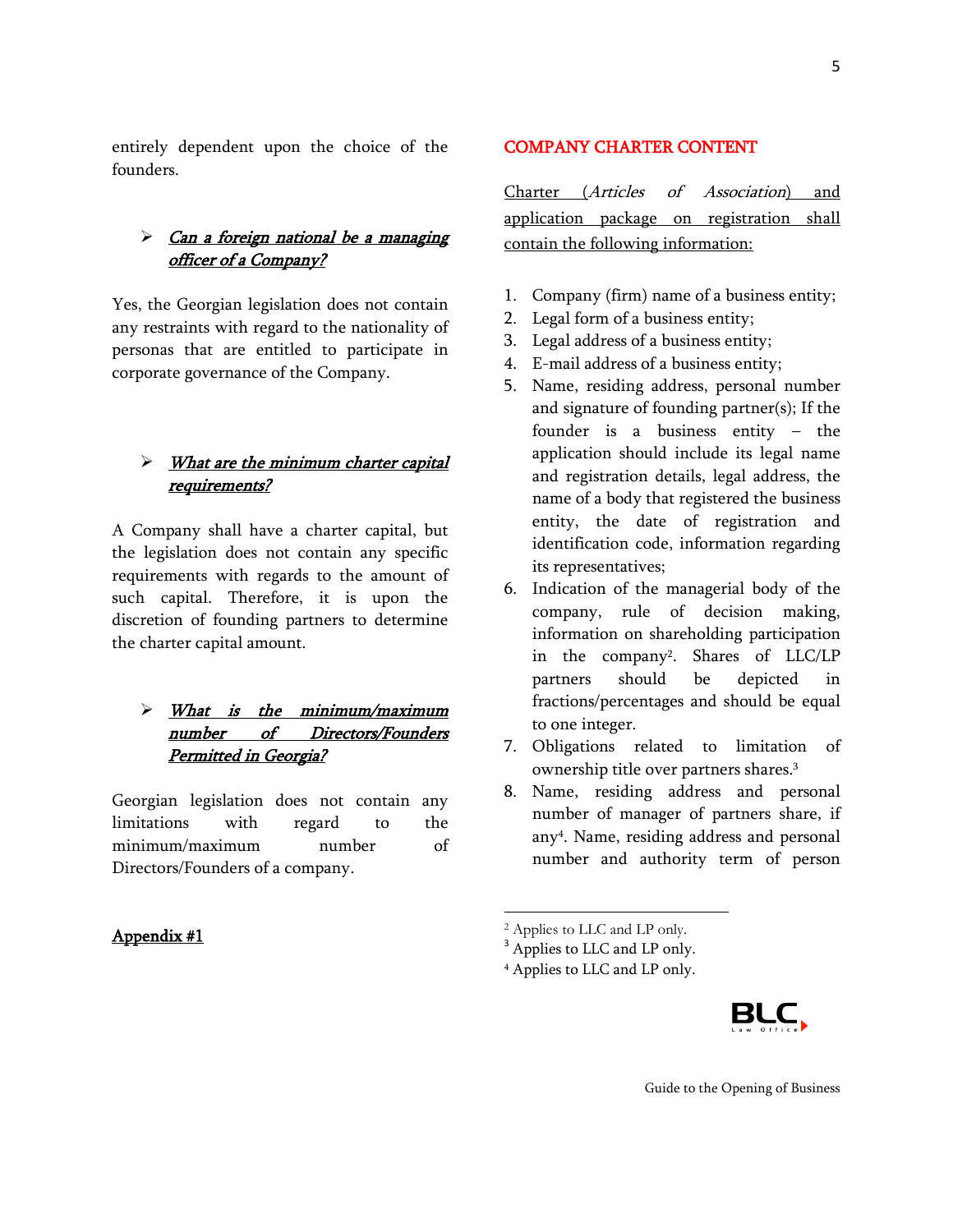granted representative/managerial

powers.<sup>5</sup>

- 9. The duration of a business entity (if a company is founded for a determinate time period, its duration shall be indicated by years)
- 10. Any limitation to the representation power vested in persons (including a proxy) responsible for representing and leading a business entity. If the Company is represented by several persons – information on how they are entitled to represent: jointly or separately;
- 11. In case of LP the Charter should indicate which of the partners is/are complementar and which is/are comandit.

Please note that the Charter (Articles of Association, Bylaws) of the business entity must be signed by every partner and be notarized in Georgia, unless the partner of the company shall sign the Charter before the representative of Public Registry. If the signed and notarized Charter (Articles of Association) is sent from abroad, it must be legalized in founder's country / or apostilled, translated and notarized in Georgia.

#### Appendix #2

 $\overline{\phantom{a}}$ 

# REQUIRED DOCUMENTS FOR REGISTRATION OF AN ENTERPRISE

For registration of an enterprise, the following documents shall be submitted (including Application and Charter) to the Public Registry.

List of Necessary Documents<sup>6</sup>:

- 1. Decision of the founders on the incorporation of JSC/LLC/JLC/LP/CO in Georgia;
- 2. Document certifying the proof of registration of the founder in the foreign jurisdiction; if the founder is a legal entity, the same or a separate document should indicate the names of the authorized representatives, supervising authority and other corporate details of the founder (Certificate of Registration);
- 3. Decision on appointing the Head of the Company (Director) or the relevant Power of Attorney thereof and written consent of the latter on such appointment;
- 4. Passport photocopies of the founders and director(s);
- 5. Notarized permission of the company's legal address owner or rent agreement, if office area is rented;
- 6. Receipt evidencing payment of registration fee.

 $\overline{\phantom{a}}$ 

<sup>6</sup> Please note that document issued abroad, also the samples of the signatures needed, should be notarized and legalized in founder's country / or Apostiled, translated and notarized in Georgia. No legalization / Apostile is needed for documents issued in the 1993 Minsk Convention on Civil, Family and Criminal Law Issues Legal Assistance and Legal Relationships ("Minsk Convention").



<sup>5</sup> Information listed in this item is indicated in application on registration.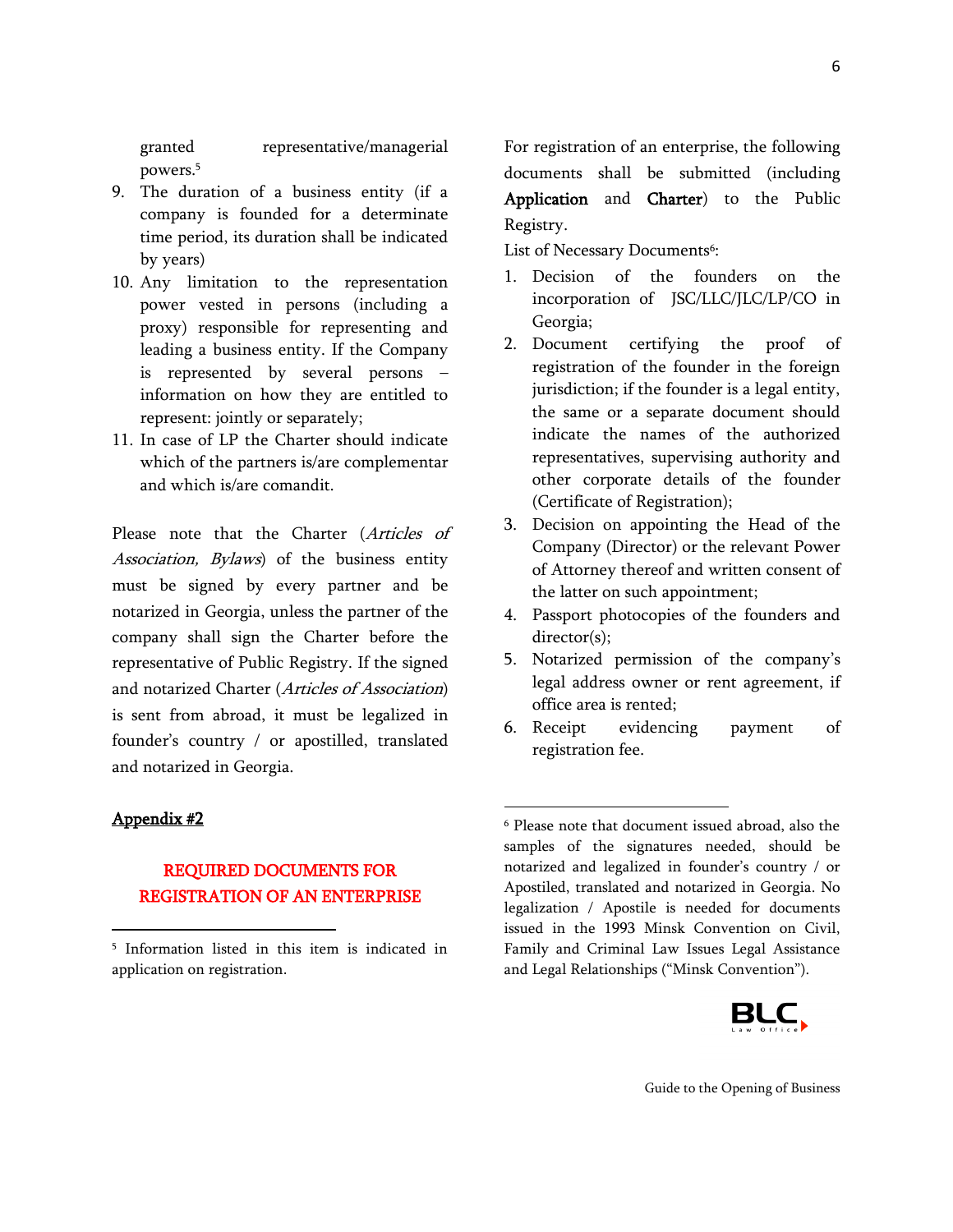7

It is not mandatory to submit the signature samples (facsimile) of person(s) responsible for managing the company before the Public Registry. However, in case the company intends to open a corporate account at any of the commercial banks operating in Georgia, it is highly recommended to prepare the signature sample in advance. The signature sample should either be certified by the Notary.

If the founders (partners) are not present at submitting the Application Form at the Public Registry, they shall issue a power of attorney. In addition, if a person responsible for representation or the manager of the company (the director) is not in Georgia to certify his/her signature sample at a local Notary Office, it is necessary to send dully executed signature sample.

If the activities of an entity are related to producing/distribution/realization of food/fodder/forage, it should be indicated in documents submitted for registration.

#### Appendix #3

# SAMPLE OF THE MINUTES OF SHAREHOLDERS/PARTNERS MEETING (To Establish an Enterprise in Georgia)

The Meeting was convened on ---------- in---- -----------------, ----------.

The Meeting started at ----- p.m. and ended at --------- p.m.

The Meeting was attended by the following partners: --------------------------

Mr./Ms. -------------- opened the General Meeting and presented to the participants the agenda of the meeting.

#### AGENDA:

1. Establishing the JSC/LLC etc. under the laws of Georgia

2. Elect the members of the Supervisory council (if any)

3. Elect the members of the Board of Directors 4. Approve the Charter of the company

Meeting discussed the issues determined by the agenda and resolved:

• To establish the JSC/LLC etc. under the legal name of -----------JSC/LLC etc. (the company), the company name in Georgian ---- -------------"

• Charter Capital of the company shall be ----- ------------- GEL;

• The Share Capital of the Company is --------- ---- GEL of total ------------ registered shares with the nominal value of 1 (one) GEL each. (WITH REGARD TO JSC ONLY)

• The shares shall be distributed among the founding shareholders as follows: -------------- ---- shares ------%; -------------- shares ------%;

• The legal address of the company shall be: --- --------------------------------.

• Supervisory Council of the Company consists of --------- members.

Members of the Supervisory Council are: o ---- ---

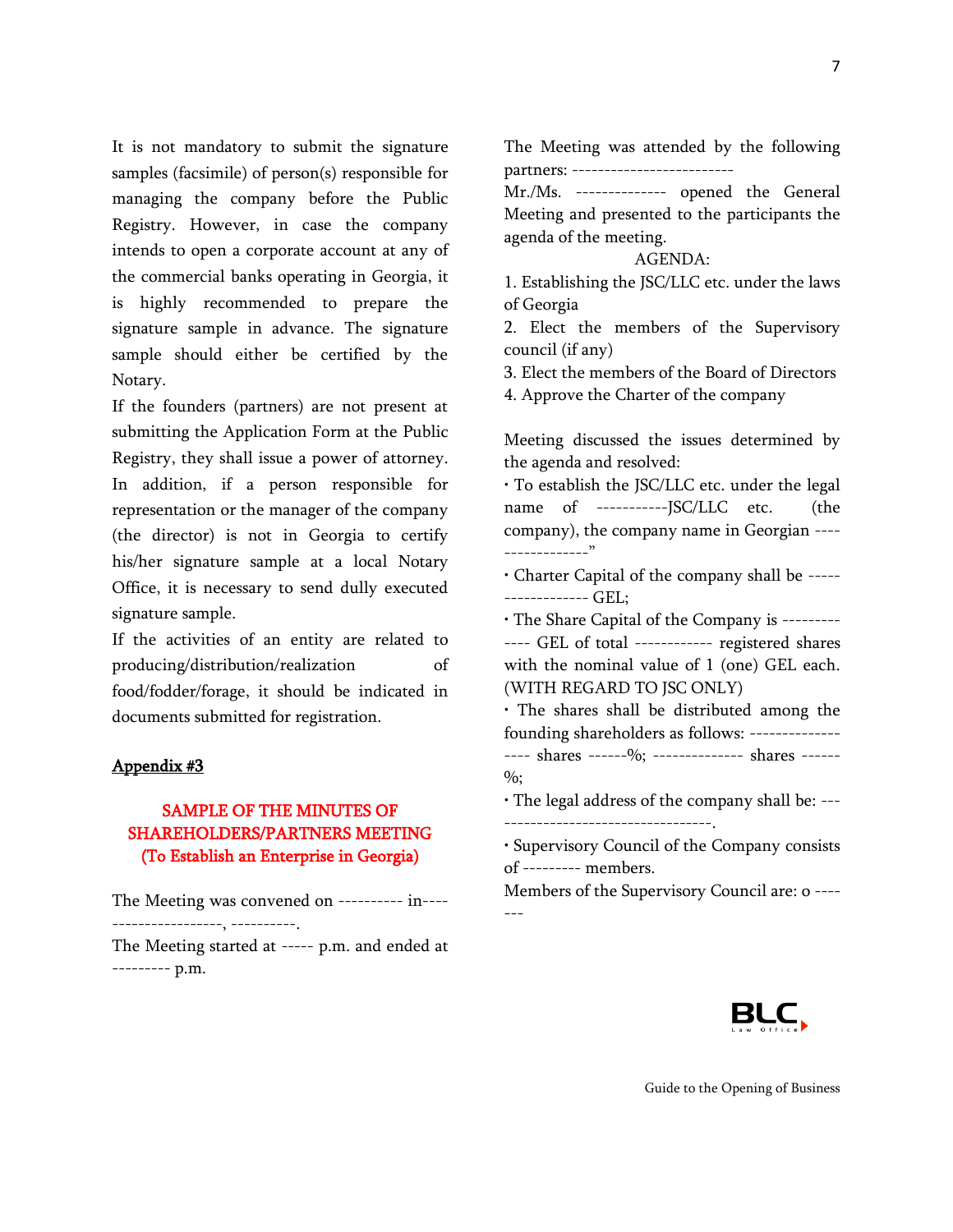• Board of Directors of the Company was elected consisting of –-- members. Members of the Board of Directors are: o -------

• Mr./Ms-------------- was elected as a CEO of the Company.

• Shareholders approved the charter of the company.

Thus the Chairman announced the meeting adjourned.

Signatures of the founding shareholders:

\_\_\_\_\_\_\_\_\_\_\_\_\_\_\_\_\_\_\_\_\_\_\_\_\_\_\_

#### Appendix #4

 $\overline{\phantom{a}}$ 

# REQUIRED DOCUMENTS FOR THE REGISTRATION OF A BRANCH OFFICE

The Public Registry requires following documents to be submitted by foreign legal entities<sup>7</sup> of a branch<sup>8</sup>: (including an application for registrations):

- 1. Decision of the founder on opening a branch in Georgia;
- 2. Charter (Articles) of the founder company;
- 3. Document certifying the proof of registration of the founder company in the foreign jurisdiction; if the founder is a legal entity, the same or the separate document should indicate the names of

the authorized representatives and other corporate details of the founder;

- 4. Decision on appointing the Head of the Company (director) or the relevant Power of Attorney thereof and consent of the latter on such appointment;
- 5. Notarized permission of the company's legal address owner or rent agreement, if office area is rented
- 6. Passport photocopies of the director to be appointed of a branch;
- 7. Power of Attorney from the director (head) to be appointed at the branch;
- 8. Receipt evidencing payment of registration fee

#### Appendix #5

# SAMPLE OF FOUNDERS RESOLUTION (To Establish a Branch Office in Georgia)

 $(Place: \_\_\_\_$ On this day of \_\_\_\_\_\_\_\_, 2015, We, the undersigned, being members of , being empowered and acting pursuant to the signature rights of \_\_\_\_\_\_\_\_ of \_\_\_\_\_\_\_, registered under the laws of \_\_\_\_\_\_\_, on\_\_\_\_\_\_\_\_, Registration No. \_\_\_\_\_\_\_\_, legal address:  $(hereinafter - the)$ Company), declare as follows:

1. It has been resolved that the Company shall open a branch in Georgia under legal name of the Branch of (hereinafter – the Brach).



<sup>7</sup> Please note, that branch of Georgian legal entity is not subjected to registration in Georgia.

<sup>8</sup> Please note that document issued abroad, also the samples of the signature needed, should be notarized and legalized in founder's country / or apostilled, translated and notarized in Georgia.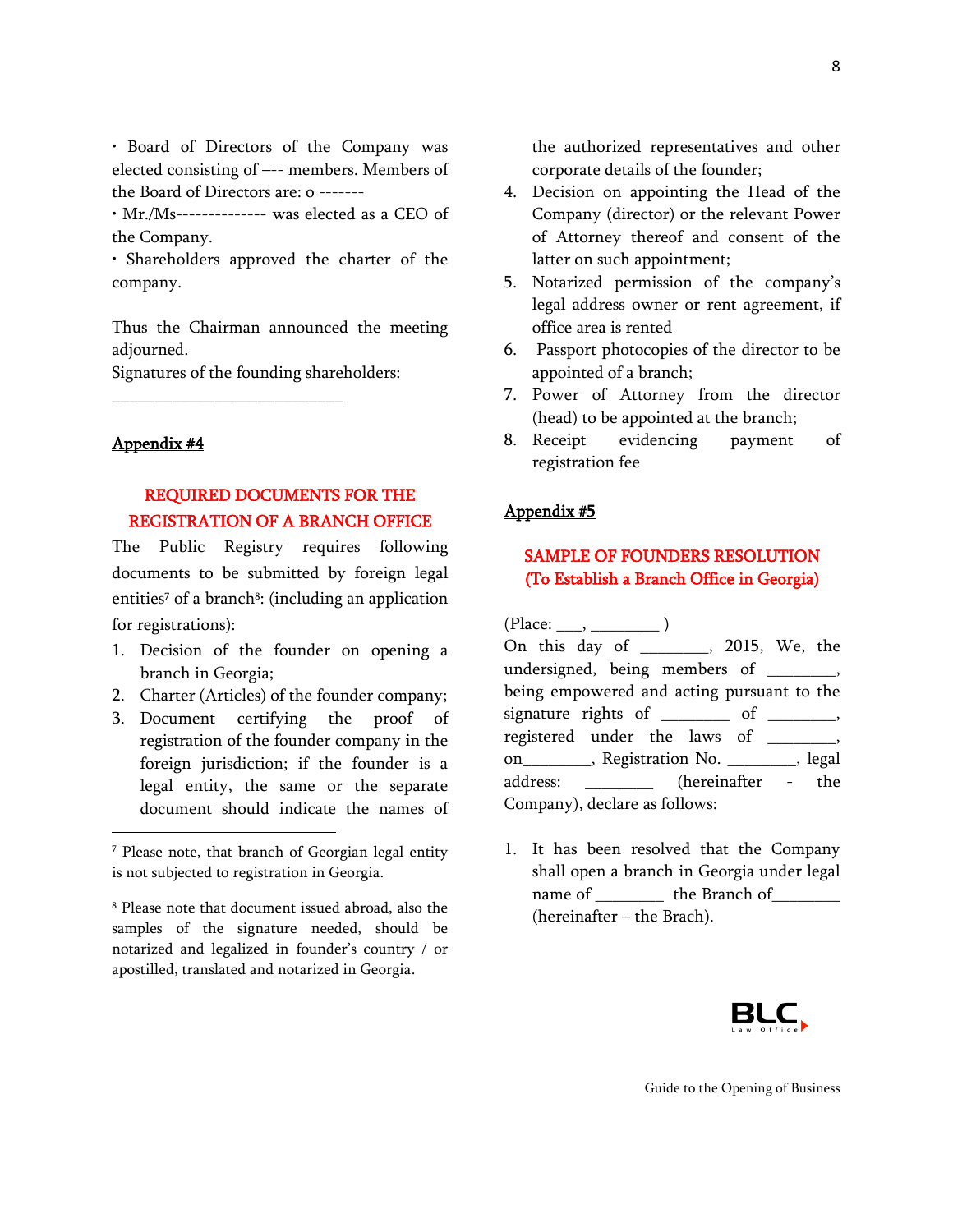- 2. It has been further resolved that the principal activities of the Branch shall be
- 3. It has been further resolved that the legal address of the Branch shall be\_\_\_\_\_\_\_\_.

 $\overline{\phantom{a}}$  .

- 4. It has been further resolved that the representation authority of the Branch shall be vested to the Director: (please indicate: name, surname, nationality, passport number, ID number (if any), domicile of the directors) including the power to organize and manage the offices in more than one regions of Georgia.
- 5. It has been further resolved to issue a power of attorney to \_\_\_\_\_\_\_\_ (born on dd/mm/yyyy, ID card No. \_\_\_\_\_\_\_\_, Personal No. \_\_\_\_\_\_\_\_, expiry date: dd/mm/yyyy, residing at: \_\_\_\_\_\_\_\_\_\_\_\_\_\_\_ ) and \_\_\_\_\_\_\_\_ (ID card No. \_\_\_\_\_\_\_\_, Personal No. \_\_\_\_\_\_\_\_, residing at: \_\_\_\_\_\_\_\_) In order to jointly and/or separately carry out actions necessary and appropriate to register the Branch in Georgia, sign any document on behalf of the founder related with registration including the Bylaws of the Branch, application on registration and the lease agreement or the memorandum of understanding for the local office space. The trustees shall be authorized to pay any expenses necessary for prompt registration of the Branch. The trustees shall also be authorized to open the banking account of the Branch.

 $Signed:$ 

Notary:\_\_\_\_\_\_\_\_\_\_\_\_\_\_\_\_\_\_\_

## Appendix #6

# DOCUMENTS TO BE SUBMITTED FOR REGISTRATION OF AN INDIVIDUAL ENTERPRISE

For state registration of an Individual Enterprise, a natural person (regardless of nationality) shall submit the following documentation to the Public Registry:

- Application for registration;
- Identification Card of individual;

The Application submitted to the Public Registry shall include the following information:

- 1. Name of the applicant;
- 2. Address of the applicant;
- 3. ID number of the applicant;
- 4. The date of submitting the application for registration;
- 5. Signature of the applicant (the applicant is also entitled to use an electronic signature on the Application);
- 7. Receipt evidencing payment of registration fee;

#### Appendix #7

#### SAMPLE OF POWER OF ATTORNEY

Place:  $\frac{\ }{}$ 

 In accordance with the decision of \_\_\_\_\_\_\_\_\_\_, identification code:\_\_\_\_\_\_\_\_\_, legal address:\_\_\_\_\_), dated\_\_\_\_\_, represented

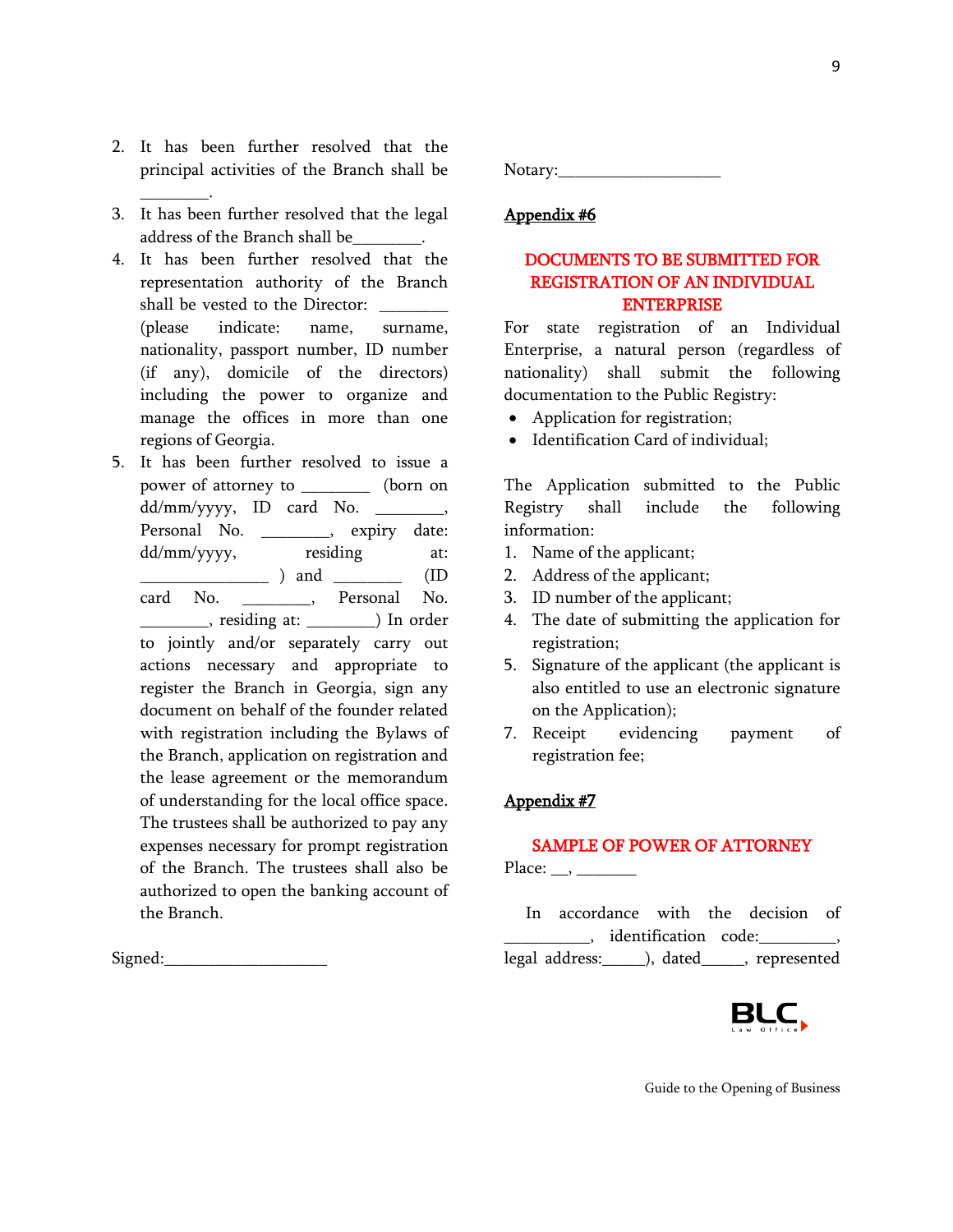by its Director Mr./Ms. (name/last name:\_\_\_\_\_\_, residing address:\_\_\_\_\_, passport number: , personal number: , expiry date:  $\qquad$ , dated  $\qquad$ , this power of attorney is issued to Mr./Ms. (born on dd/mm/yyyy, ID card No. \_\_\_\_\_, Personal No. \_\_\_\_\_\_\_\_, expiry date: dd/mm/yyyy, residing at: \_\_\_\_\_) and Mr./Ms. \_\_\_\_\_\_\_\_\_ (ID card No. \_\_\_\_\_\_\_, Personal No. \_\_\_\_\_\_\_\_\_\_\_\_, residing at: \_\_\_\_\_\_\_\_\_\_\_\_\_\_\_\_\_\_) in order to jointly and/or separately carry out actions necessary and appropriate to register the JSC/LLC etc. (please indicate the name of a JSC/LLC etc.) in Georgia, sign any document on behalf of the founder related with

\_\_\_\_\_\_\_\_\_\_\_\_\_

registration including the Charter/Shareholders Agreement of the JSC/LLC etc., application on registration and the lease agreement or the memorandum of understanding for the local office space. The trustees shall be authorized to pay any expenses necessary for the registration of the company.

Signed:\_\_\_\_\_\_\_\_\_\_\_\_\_\_\_\_\_

Notary:\_\_\_\_\_\_\_\_\_\_\_\_\_\_\_\_\_\_\_

Disclaimer: this Brochure is prepared by BLC Law Office based on the legislation / information effective as of the date of its preparation.

It is prepared solely for informative purposes and cannot substitute legal advice and/or cannot be used by third parties for similar purposes. Brochure contains general information and does not list any and all items related to the reviewed issue in details.

This Brochure is limited to the matters directly addressed herein and shall not be deemed applicable to the explanations, clarifications or matters other than expressly contemplated herein.

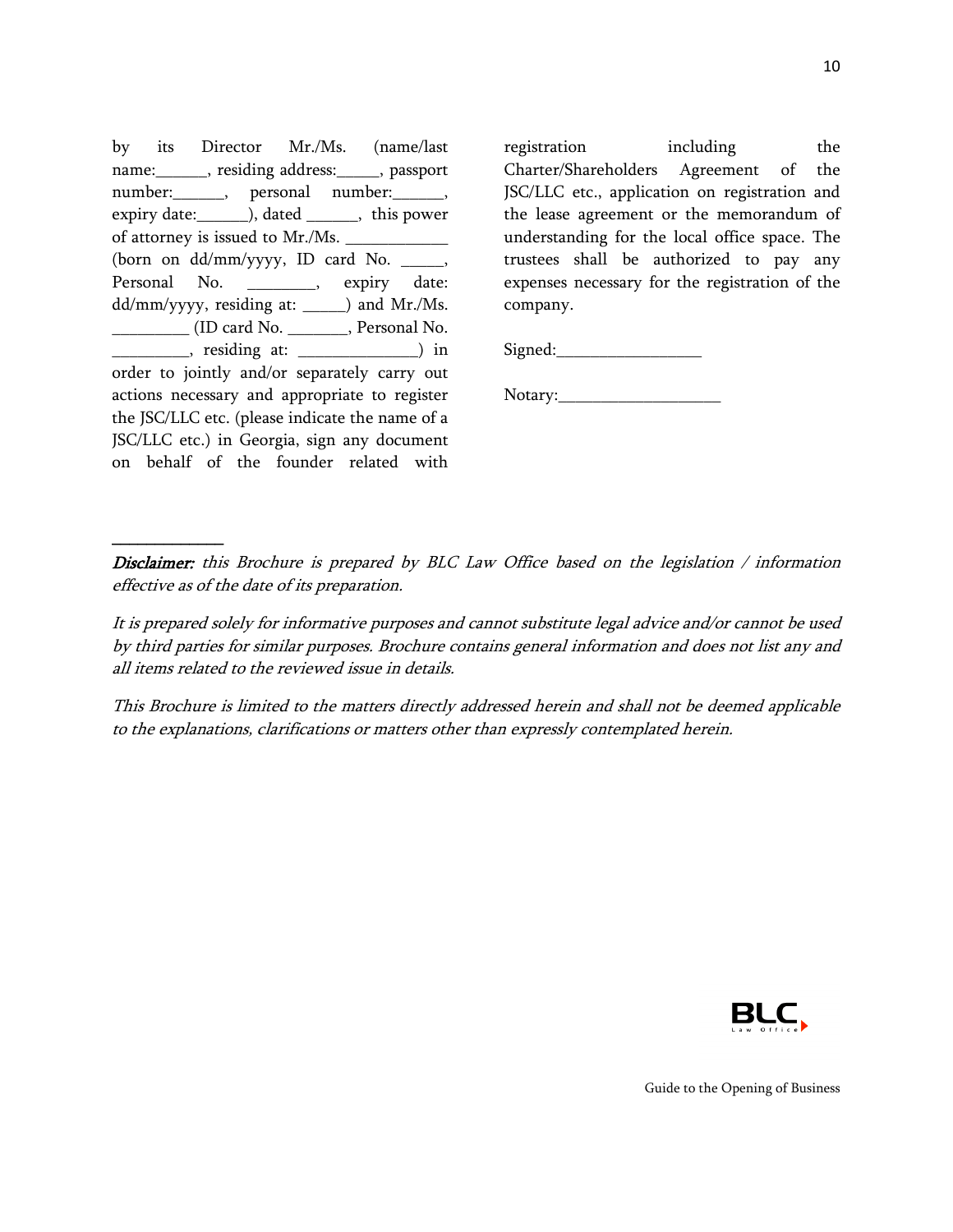# Appendix 8

# SIGNATORIES TO THE HAGUE CONVENTION

| $\bullet$ | Albania         | $\bullet$ | Cook Islands     | $\bullet$ | Japan           | $\bullet$ | Northern<br>Mariana | $\bullet$ | St     | Kitts         | &    |
|-----------|-----------------|-----------|------------------|-----------|-----------------|-----------|---------------------|-----------|--------|---------------|------|
| $\bullet$ | American        | $\bullet$ | Croatia          | $\bullet$ | Jersey          |           | Islands             |           |        | Nevis         |      |
|           | Samoa           | $\bullet$ | Cyprus           | $\bullet$ | Kazakhstan      | $\bullet$ | Norway              | $\bullet$ |        | St Lucia      |      |
| $\bullet$ | Andorra         | $\bullet$ | Czech Republic   | $\bullet$ | Kiribati        | $\bullet$ | Panama              | $\bullet$ |        | Suriname      |      |
| ٠         | Anguilla        | $\bullet$ | Denmark          | $\bullet$ | Korea           | $\bullet$ | Paraguay            | $\bullet$ |        | Swaziland     |      |
| $\bullet$ | Antigua<br>&    | $\bullet$ | Djibouti         |           | (Republic of)   | $\bullet$ | Poland              | $\bullet$ |        | Sweden        |      |
|           | Barbuda         | $\bullet$ | Dominica         | $\bullet$ | Latvia          | $\bullet$ | Portugal            | $\bullet$ |        | Switzerland   |      |
| $\bullet$ | Argentina       | $\bullet$ | Ecuador          | $\bullet$ | Lesotho         | $\bullet$ | Puerto Rico         | $\bullet$ | Tonga  |               |      |
| $\bullet$ | Armenia         |           | El Salvador      | $\bullet$ | Liberia         | $\bullet$ | Reunion Island      | $\bullet$ |        | Trinidad      | $\&$ |
| $\bullet$ | Aruba           | $\bullet$ | Estonia          | $\bullet$ | Liechtenstein   | $\bullet$ | Romania             |           |        | Tobago        |      |
| $\bullet$ | Australia       | $\bullet$ | Falkland Islands | $\bullet$ | Lithuania       | $\bullet$ | Russia              | $\bullet$ |        | Turkey        |      |
| $\bullet$ | Austria         | $\bullet$ | Fiji             | $\bullet$ | Luxemburg       | $\bullet$ | Saint Vincent & the | $\bullet$ | Turks  |               | $\&$ |
| $\bullet$ | Azerbaijan      | $\bullet$ | Finland          | $\bullet$ | Macao           |           | Grenadines          |           |        | Caicos        |      |
| $\bullet$ | <b>Bahamas</b>  | $\bullet$ | France           | $\bullet$ | Macedonia       | $\bullet$ | Samoa               | $\bullet$ |        | Tuvalu        |      |
| $\bullet$ | <b>Barbados</b> | $\bullet$ | French Guiana    | $\bullet$ | Malawi          | $\bullet$ | San Marino          | $\bullet$ |        | Ukraine       |      |
| $\bullet$ | Belarus         | $\bullet$ | French           | $\bullet$ | Malta           | $\bullet$ | Serbia & Montenegro | $\bullet$ |        | United        |      |
| $\bullet$ | Belgium         |           | Polynesia        | $\bullet$ | Marshall        | $\bullet$ | Seychelles          |           |        | Kingdom       | &    |
| $\bullet$ | <b>Belize</b>   | $\bullet$ | Germany          |           | Islands         | $\bullet$ | Slovakia            |           |        | Northern      |      |
| $\bullet$ | Bermuda         | $\bullet$ | Gibraltar        | $\bullet$ | Mauritius       | $\bullet$ | Slovenia            |           |        | Ireland       |      |
| $\bullet$ | Bosnia<br>$\&$  |           | Greece           | $\bullet$ | Mexico          | $\bullet$ | Solomon Islands     | $\bullet$ |        | United States |      |
|           | Herzegovina     | $\bullet$ | Grenada          | $\bullet$ | Moldova         | $\bullet$ | South Africa        |           |        | of America    |      |
| $\bullet$ | Botswana        | $\bullet$ | Guadeloupe       | $\bullet$ | Monaco          | $\bullet$ | Spain               | $\bullet$ |        | Venezuela     |      |
| $\bullet$ | <b>British</b>  | $\bullet$ | Guam             | $\bullet$ | Montserrat      | $\bullet$ | St Georgia & South  | $\bullet$ | Wallis |               | $\&$ |
|           | Antarctic       | $\bullet$ | Guernsey         | $\bullet$ | Mozambique      |           | Sandwich Islands    |           |        | Futuna        |      |
|           | Territory       | $\bullet$ | Honduras         | $\bullet$ | Namibia         |           |                     | $\bullet$ |        | Yugoslavia    |      |
| $\bullet$ | <b>British</b>  | $\bullet$ | Hong Kong        | $\bullet$ | Netherlands     |           |                     |           |        |               |      |
|           | Guyana          | $\bullet$ | Hungary          |           | Antilles        |           |                     |           |        |               |      |
| $\bullet$ | British Virgin  | $\bullet$ | Iceland          | $\bullet$ | Netherlands     |           |                     |           |        |               |      |
|           | Islands         | $\bullet$ | India            | $\bullet$ | <b>New</b>      |           |                     |           |        |               |      |
| $\bullet$ | <b>Brunei</b>   | $\bullet$ | Ireland          |           | Caledonia       |           |                     |           |        |               |      |
|           | Bulgaria        |           | Isle of Man      | $\bullet$ | New Zealand     |           |                     |           |        |               |      |
| ٠         | Comoros         | $\bullet$ | Israel           | $\bullet$ | Niue<br>(Savage |           |                     |           |        |               |      |
|           | Islands         | $\bullet$ | Italy            |           | Island)         |           |                     |           |        |               |      |
|           |                 |           |                  |           |                 |           |                     |           |        |               |      |

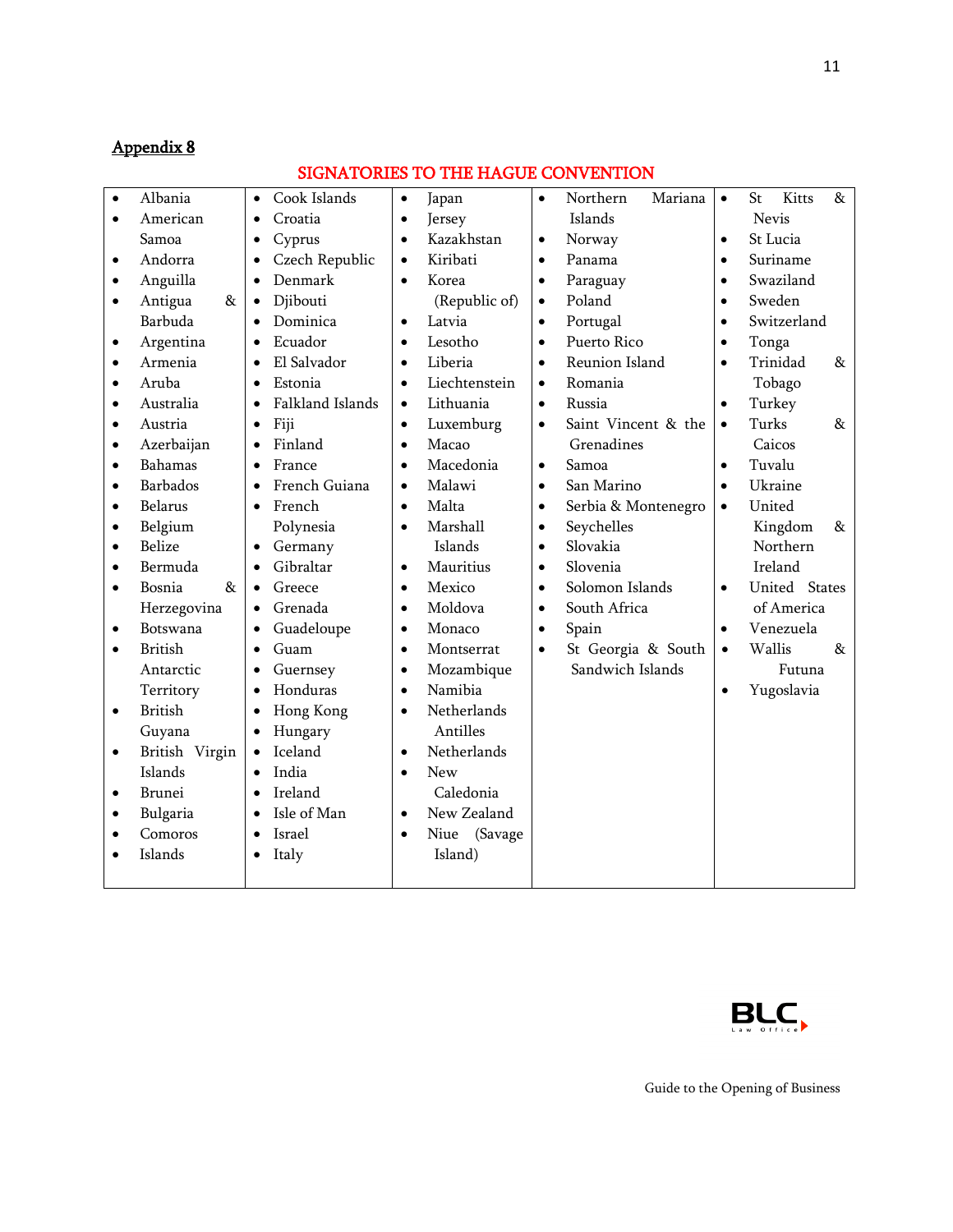# USEFUL CONTACT INFORMATION

#### MINISTRY OF ECONOMIC AND SUSTAINABLE DEVELOPMENT OF GEORGIA

Address: 12 Chanturia St. 0108 Tbilisi, Georgia Tel: +(995 32) 299 11 11; +(995 32) 299 11 05 Fax: +(995 32) 292 15 34 E-mail[: ministry@economy.ge](mailto:ministry@economy.ge) Webpage: [www.economy.ge](http://www.economy.ge/)

#### GEORGIAN NATIONAL INVESTMENT AGENCY

Address: Bamba line 7, Tbilisi, Georgia Tel: +995 32 247 36 96 E-mail[: enquiry@investingeorgia.org](mailto:info@investingeorgia.org) Webpage: [www.investingeorgia.org](http://www.investingeorgia.org/)

## MINISTRY OF FINANCE OF GEORGIA

Address: 16 Gorgasali St., Tbilisi, Georgia Tel: +995 32 2 261 289 E-mail[: infor@mof.ge](mailto:infor@mof.ge) Webpage: [www.mof.ge](http://www.mof.ge/)

#### THE MINISTRY OF JUSTICE OF GEORGIA

Addres: Gorgasali Str., 24a, Tbilisi E-mail[: press-center@justice.gov.ge](mailto:press-center@justice.gov.ge) Hot line: +995 32 2405505 Webpage: [www.justice.gov.ge](http://www.justice.gov.ge/)

## NATIONAL AGENCY OF PUBLIC REGISTRY

Hot line: +995 32 2405405 Address: 2 N. Chkheidze St., 0102, Tbilisi, Georgia E-mail[: info@napr.gov.ge](mailto:info@napr.gov.ge) Webpage: **www.reestri.gov.ge**